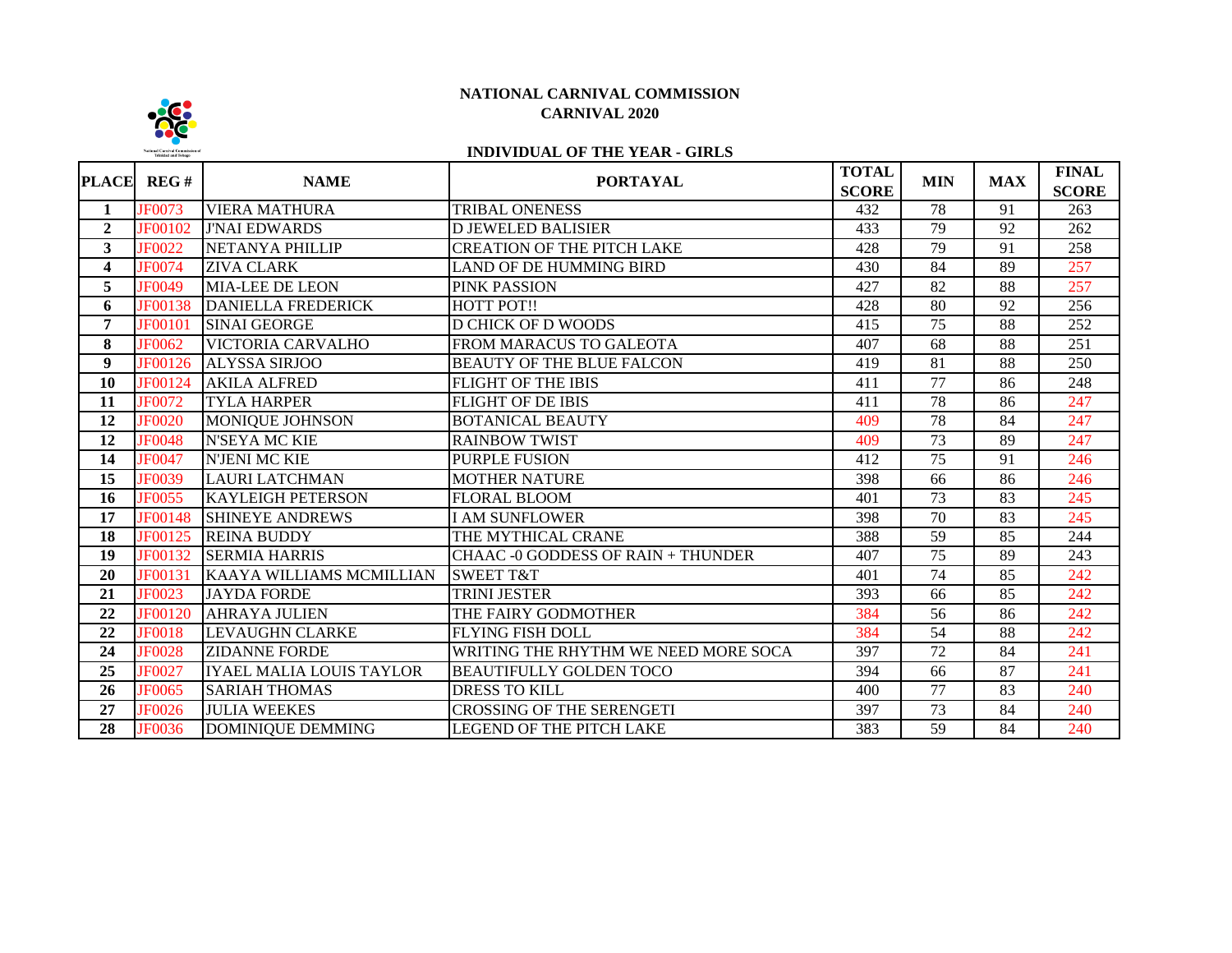

### **NATIONAL CARNIVAL COMMISSION CARNIVAL 2020 INDIVIDUAL OF THE YEAR - GIRLS**

| PLACE           | REG#           | <b>NAME</b>                                 | <b>PORTAYAL</b>                           | <b>TOTAL</b><br><b>SCORE</b> | <b>MIN</b>      | <b>MAX</b>      | <b>FINAL</b><br><b>SCORE</b> |
|-----------------|----------------|---------------------------------------------|-------------------------------------------|------------------------------|-----------------|-----------------|------------------------------|
| 29              | JF00127        | <b>JAE-MARIE JAMES</b>                      | <b>IERE-LAND OF THE HUMMING BIRD</b>      | 399                          | $\overline{70}$ | 90              | 239                          |
| 30              | <b>JF0040</b>  | <b>ARYA SAMMY</b>                           | THE ROYAL HUMMINGBIRD                     | 384                          | 63              | 82              | 239                          |
| 31              | <b>JF0069</b>  | <b>KIONI ISAAC</b>                          | PRIDE OF TOBAGO COCRICO                   | 394                          | $\overline{72}$ | 84              | 238                          |
| 32              | <b>JF00103</b> | <b>SKYLAR JOSEPH</b>                        | <b>CHELSEA FLOWER SHOW</b>                | 390                          | 74              | 82              | 234                          |
|                 |                |                                             | FANTASY IN BLACK + WHITE, WITH A TOUCH OF |                              |                 |                 |                              |
| 33              | <b>JF0025</b>  | <b>ANAYA RODRIGUEZ</b>                      | <b>COLOR</b>                              | 388                          | 74              | 83              | 231                          |
| 32              | <b>JF00109</b> | <b>RENEE DANIEL</b>                         | APOCALOPTIC BEAST THE PURPLE DRAGONESS    | 381                          | 67              | 84              | 230                          |
| 32              | <b>JF0042</b>  | LEIGHARA CAMERON                            | THE GOLDEN STAR                           | 381                          | 66              | 85              | 230                          |
| 34              | <b>JF00133</b> | MONIQUE OUSHMAN                             | IXCHEL - GODDESS OF LOVE                  | 377                          | 67              | 80              | 230                          |
| 35              | <b>JF0037</b>  | <b>SHALIAH JAGGASAR</b>                     | <b>CANTANDO GLORIA!</b>                   | 373                          | 64              | 79              | 230                          |
| 36              | JF00117        | <b>ADITI JOBE</b>                           | SPIRIT OF TRINIDAD AND TOBAGO             | 374                          | 65              | 80              | 229                          |
| 36              | <b>JF0056</b>  | <b>JLAYNA ARMSTRONG</b>                     | <b>OUTTA D' RAINFOREST</b>                | 374                          | 62              | 83              | 229                          |
|                 |                |                                             | LA DAME LORRAINE: IMAGINE ME A S A        |                              |                 |                 |                              |
| 38              | <b>JF0068</b>  | <b>KADIRA KANOR-DOUBLIER</b>                | <b>BUTTERFLY CRCHID</b>                   | 369                          | 63              | 78              | 228                          |
| 39              | JF0061         | <b>BRENNA DEVENNE</b>                       | THE ABSENCE AND PRESENCE OF COLOUR        | 367                          | 60              | 80              | 227                          |
| 40              | <b>JF00128</b> | <b>RAINEY BUDDY</b>                         | MY GUARDIAN ANGEL                         | 366                          | 52              | 88              | 226                          |
| 41              | <b>JF0083</b>  | <b>SAMIYAH RICHARDSON</b>                   | <b>LADY CAPTAIN AHOY</b>                  | 373                          | 67              | 81              | 225                          |
| 42              | <b>JF0095</b>  | <b>EMILY GRIFFITH</b>                       | DAME LORRAINE AH TRYING AH THING          | 367                          | 65              | 78              | 224                          |
| $\overline{43}$ | <b>JF00145</b> | <b>FAITH FORTUNE</b>                        | <b>LANTERN CARRIER</b>                    | 375                          | 70              | 82              | 223                          |
| 44              | <b>JF0035</b>  | NIKITA JOHNSON                              | <b>SANDO SUNSET</b>                       | 356                          | 50              | 83              | 223                          |
| 45              | <b>JF0051</b>  | <b>IKIA ALEXANDER</b>                       | <b>QUEEN OF CARNIVAL</b>                  | 352                          | 44              | 85              | 223                          |
| 46              | <b>JF0096</b>  | <b>JENESIS NEAVES</b>                       | OUR NATIONAL WONDER NYLON POOL            | 374                          | 72              | 80              | 222                          |
| 47              | <b>JF0081</b>  | <b>TEQUANNAH BACCHUS</b>                    | MS SOUTHERN SHIP ROCK                     | 367                          | 64              | 81              | 222                          |
| $\overline{47}$ | <b>JF0053</b>  | <b>J'IA MOSES</b>                           | <b>MADAM BUTTERFLY</b>                    | 367                          | 69              | $\overline{76}$ | 222                          |
| 49              | <b>JF0079</b>  | <b>CHELSEY MOHAMMED</b>                     | <b>DANCE DE BELE</b>                      | 355                          | $\overline{53}$ | 80              | 222                          |
| 50              | <b>JF0084</b>  | <b>KALISSA GITTENS</b>                      | ALL THE WINGS OF LOVE                     | 371                          | 71              | 79              | 221                          |
| $\overline{51}$ | <b>JF0010</b>  | <b>TISHANA BRATHWAITE</b>                   | <b>D EARTH'S BEAUTY</b>                   | 365                          | 67              | $\overline{77}$ | 221                          |
| $\overline{52}$ | <b>JF00140</b> | <b>ARIADNE AUGUSTINE</b>                    | <b>BEAUTIFUL GOLDEN TOCO</b>              | 369                          | 69              | 80              | 220                          |
| $\overline{53}$ | <b>JF001</b>   | KAYLEE CHERISHA BELLA HUGOMIDNIGHT PHEASANT |                                           | 364                          | 66              | $\overline{78}$ | 220                          |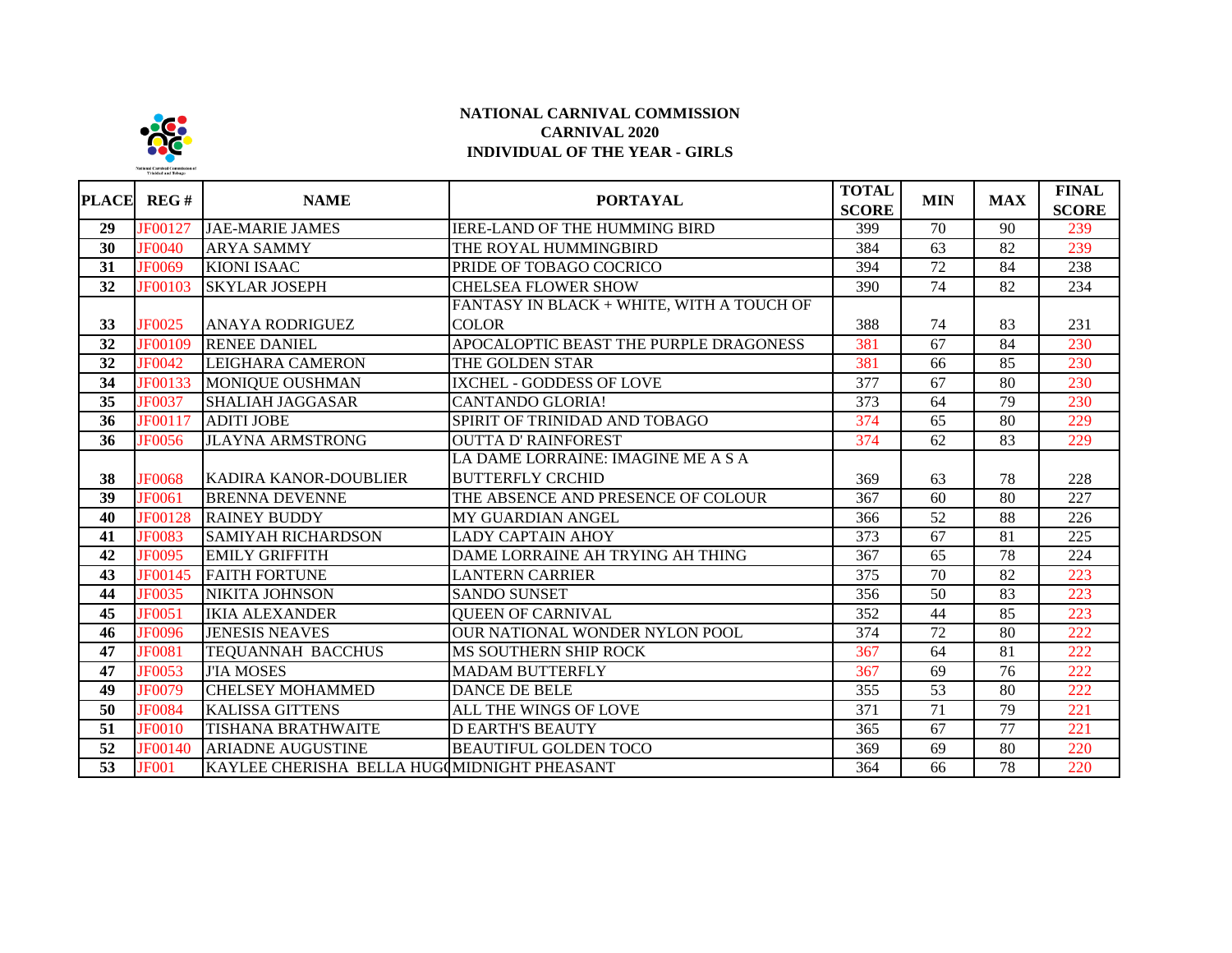

#### **NATIONAL CARNIVAL COMMISSION CARNIVAL 2020 INDIVIDUAL OF THE YEAR - GIRLS**

|                     | PLACE REG#     | <b>NAME</b>                      | <b>PORTAYAL</b>                              | <b>TOTAL</b><br><b>SCORE</b> | <b>MIN</b>      | <b>MAX</b>      | <b>FINAL</b><br><b>SCORE</b> |
|---------------------|----------------|----------------------------------|----------------------------------------------|------------------------------|-----------------|-----------------|------------------------------|
| 54                  | <b>JF00130</b> | <b>JADA FOURNILLIER</b>          | THE VENTURE OF THE PHOENIX                   | 371                          | 71              | 81              | 219                          |
| $\overline{55}$     | <b>JF0077</b>  | <b>TARAJI MEDICA</b>             | <b>BUCCOO MAGIC</b>                          | 367                          | 66              | 82              | 219                          |
| $\overline{56}$     | <b>JF0066</b>  | <b>SOPHIA CARVALHO</b>           | <b>SOL Y LUNA</b>                            | 358                          | 56              | 83              | 219                          |
| 57                  | JF00119        | <b>COOPER AALIYAH</b>            | ALL HAIL THE QUEEN                           | 349                          | 50              | 80              | 219                          |
| 58                  | <b>JF0063</b>  | <b>JAYLA PENCO</b>               | SIGNS OF THE TIME (GLOBAL WARMING)           | 347                          | 48              | 80              | 219                          |
| 59                  | <b>JF00139</b> | <b>JAALIYMA DOUGLAS</b>          | THE DANCE OF THE BUTTERFUL MEETS THE POUI    | 361                          | 65              | 78              | 218                          |
| 60                  | <b>JF007</b>   | <b>AMAHYA LYNCH</b>              | MY SUMMER CARIBBEAN SUMMER DREAM             | 357                          | 62              | $\overline{77}$ | 218                          |
| 61                  | <b>JF0094</b>  | <b>ZENDAYAH MILLS</b>            | CENTERPIECE FIT FOR A QUEEN                  | 342                          | 46              | 79              | 217                          |
| 62                  | JF00135        | <b>JAHZARA ROBERTS</b>           | <b>ITZAMNA-GODDESS OF WISDOM + KNOWLEDGE</b> | 359                          | $\overline{64}$ | 79              | $\overline{216}$             |
| 63                  | <b>JF0088</b>  | <b>CAMAYA CATHERINE</b>          | <b>KARAYA</b>                                | 359                          | 57              | 87              | 215                          |
| 64                  | <b>JF0093</b>  | <b>SAMARA BREWSTER</b>           | THE ANGOSTURA STORY- MAGIC IN A BOTTLE       | 357                          | 64              | 78              | 215                          |
| 65                  | JF00121        | <b>JAYDIA STANLEY</b>            | A CARNIVAL FAIRY                             | 351                          | 55              | 81              | 215                          |
| 66                  | <b>JF00106</b> | <b>DILLIANNA GENNESIS SLATER</b> | A PLANTING SAILOR                            | 359                          | 69              | 76              | 214                          |
| 67                  | <b>JF0021</b>  | <b>KALIAH NOEL</b>               | <b>MAS IN YUH MAS</b>                        | 355                          | 57              | 84              | 214                          |
| 68                  | JF00134        | <b>SARIAH GOMEZ</b>              | <b>NACON-GODDESS OF WAR</b>                  | 353                          | 61              | 78              | 214                          |
| 69                  | JF00136        | <b>AZARIA REID</b>               | FIRE COMING DOWN: 'PAN ON FIRE'              | 358                          | 65              | 80              | 213                          |
| 70                  | <b>JF0041</b>  | <b>DEANNDRA RAMJITSINGH</b>      | THE BEAUTY OF THE SEA                        | 338                          | $\overline{50}$ | 75              | 213                          |
| 71                  | <b>JF0064</b>  | <b>RACHAEL GARCIA</b>            | <b>HEAVEN AND EARTH</b>                      | 345                          | $\overline{57}$ | $\overline{76}$ | 212                          |
| $\overline{72}$     | <b>JF0085</b>  | <b>JALIA HUTCHINSON</b>          | MS CAPTAIN BACCHANAL                         | 344                          | 52              | $\overline{81}$ | $\overline{211}$             |
| $\overline{73}$     | <b>JF00144</b> | <b>BEAUTIFUL ADAMS</b>           | <b>METAMORPHOSIS</b>                         | 350                          | $\overline{65}$ | $\overline{75}$ | 210                          |
| 74                  | <b>JF0070</b>  | <b>GIA NEAVES</b>                | <b>WINGS OF PEACE</b>                        | 349                          | 63              | 76              | 210                          |
| $\overline{75}$     | JF00146        | <b>MEGAN BAPTISTE</b>            | THE FIREY LANTERN                            | 356                          | 65              | 82              | 209                          |
| $\overline{76}$     | <b>JF0076</b>  | <b>ZOEY WALKER</b>               | <b>CARNIVAL IS COLOUR</b>                    | 349                          | 65              | $\overline{75}$ | 209                          |
| $\overline{77}$     | <b>JF0067</b>  | <b>J'NAE OMISS</b>               | <b>QUEEN OF THE BONATICA</b>                 | $\frac{346}{ }$              | 61              | $\overline{76}$ | 209                          |
| 78                  | <b>JF0034</b>  | <b>KYLEAH DOUGLAS</b>            | KANDAKE EMPRESS OF ETHIOPIA                  | 352                          | 60              | 85              | 207                          |
| $\overline{79}$     | JF00115        | RHEANNA GABRIELLA RENNIE         | <b>FAIRE LE CLOWN</b>                        | 337                          | 54              | 77              | 206                          |
| $\overline{\bf 80}$ | <b>JF0089</b>  | <b>KAILYN MURRAY</b>             | <b>MIRACULOUS</b>                            | 324                          | 44              | 74              | 206                          |
| 81                  | JF00112        | <b>EMILY ANGELIQUE RENNIE</b>    | <b>MAMA DOLL</b>                             | $\overline{351}$             | 57              | 89              | 205                          |
| 82                  | <b>JF0045</b>  | <b>DONELLY MATTHEWS</b>          | <b>D ALAHAZRA BRIDE</b>                      | 337                          | $\overline{52}$ | 80              | 205                          |
| 83                  | <b>JF00118</b> | <b>ASIA DANIEL</b>               | THE VISITOR FROM JAFFA                       | $\overline{335}$             | $\overline{54}$ | 77              | 204                          |
| 84                  | <b>JF0086</b>  | <b>TAAHJAY BACCHUS</b>           | MA INDIGENOUS RIVER WOMAN                    | 327                          | 50              | $\overline{74}$ | 203                          |
| 85                  | <b>JF00141</b> | <b>CIARA FRASER</b>              | FINDING "D" POT OF GOLD UNDER "D" RAINBOW    | 334                          | 60              | $\overline{73}$ | 201                          |
| 86                  | <b>JF0024</b>  | <b>NA'IMA CARRINGTON</b>         | MADAME TRINI BUTTERFLY                       | 333                          | 50              | 82              | 201                          |